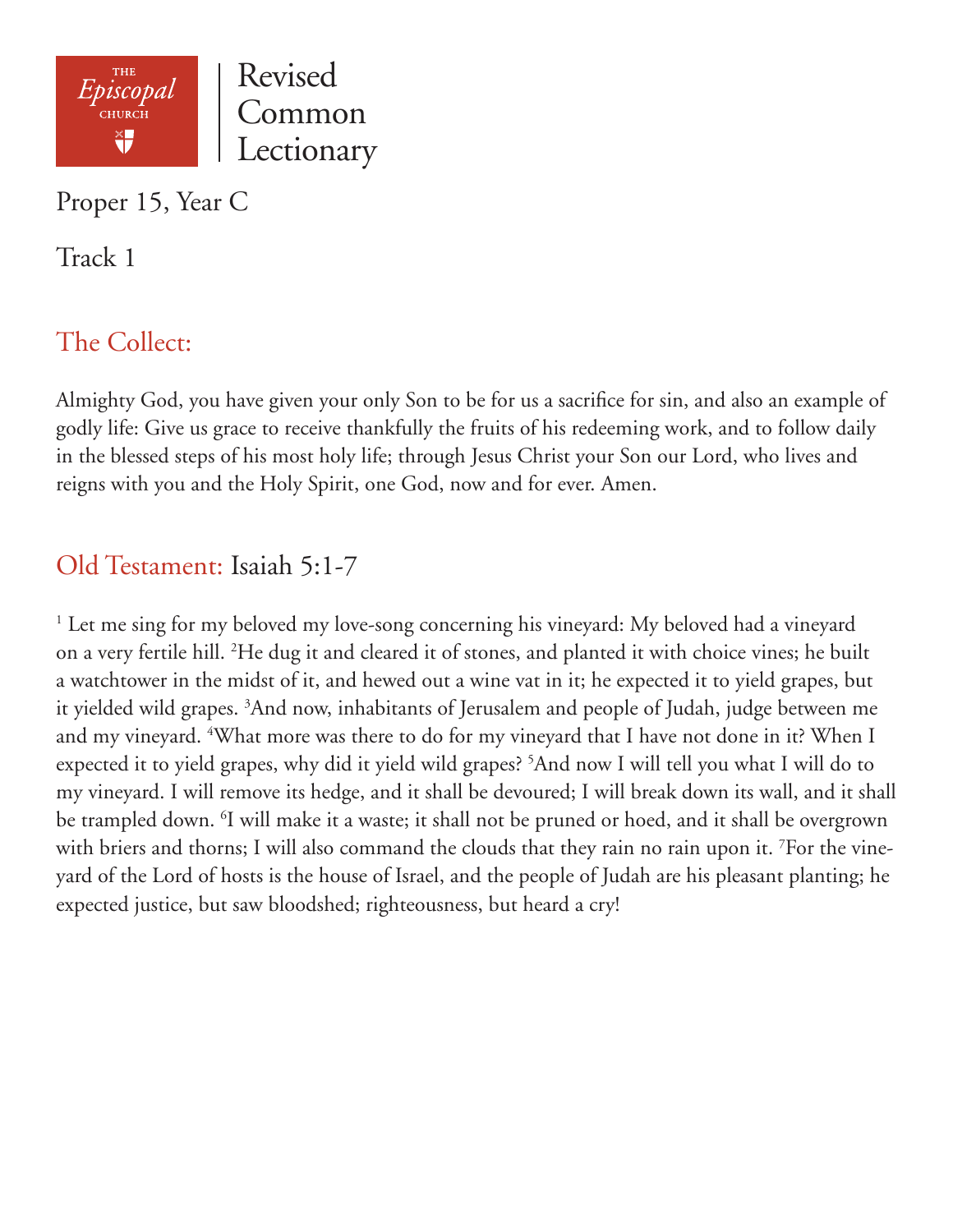#### Psalm: Psalm 80:1-2, 8-18

<sup>1</sup> Hear, O Shepherd of Israel, leading Joseph like a flock; \* shine forth, you that are enthroned upon the cherubim. <sup>2</sup> In the presence of Ephraim, Benjamin, and Manasseh,  $*$ stir up your strength and come to help us.

 8 You have brought a vine out of Egypt; \* you cast out the nations and planted it. <sup>9</sup> You prepared the ground for it; \* it took root and filled the land. <sup>10</sup> The mountains were covered by its shadow \* and the towering cedar trees by its boughs. <sup>11</sup> You stretched out its tendrils to the Sea<sup>\*</sup> and its branches to the River. <sup>12</sup> Why have you broken down its wall, \* so that all who pass by pluck off its grapes?  $13$  The wild boar of the forest has ravaged it,  $*$  and the beasts of the field have grazed upon it. <sup>14</sup> Turn now, O God of hosts, look down from heaven; behold and tend this vine; \* preserve what your right hand has planted.

<sup>15</sup> They burn it with fire like rubbish; \*

at the rebuke of your countenance let them perish.

<sup>16</sup> Let your hand be upon the man of your right hand, \*

the son of man you have made so strong for yourself.

- $17$  And so will we never turn away from you;  $*$ give us life, that we may call upon your Name.
- <sup>18</sup> Restore us, O Lord God of hosts; \*

show the light of your countenance, and we shall be saved.

### Epistle: Hebrews 11:29-12:2

<sup>29</sup> By faith the people passed through the Red Sea as if it were dry land, but when the Egyptians attempted to do so they were drowned. <sup>30</sup>By faith the walls of Jericho fell after they had been encircled for seven days. 31By faith Rahab the prostitute did not perish with those who were disobedient, because she had received the spies in peace.